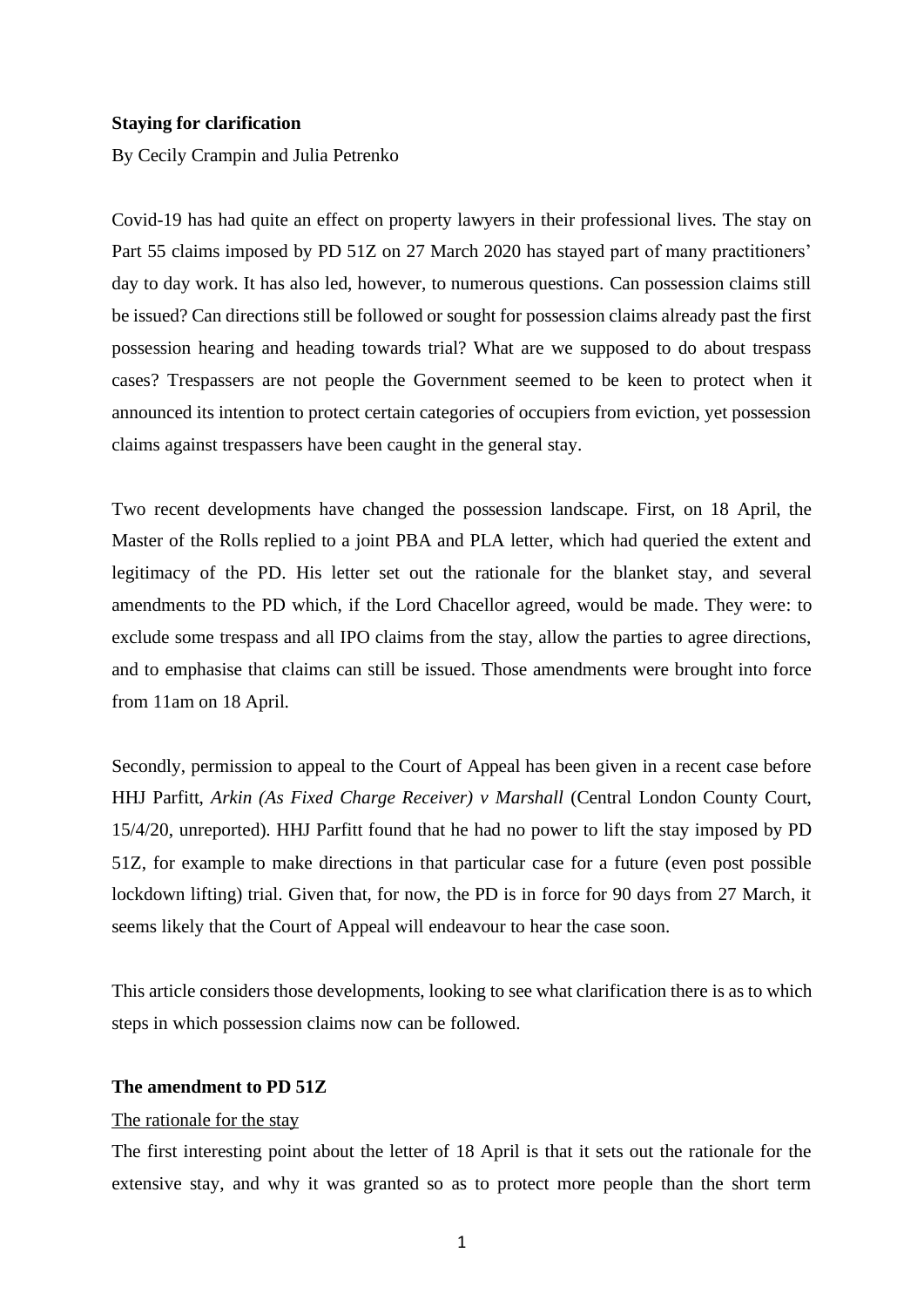residential tenants and business tenancies which the Government sought to protect in the Coronavirus Act 2020. The focus, in the letter, and in the explanatory notes to the amendments to the PD, is on the efficient administration of justice in accordance with public health requirements. Possession claims are heard in the County Court, and in high numbers. There is less IT and support staff in those courts to deal with remote hearings, and hearings in person are a risk to public health.

The blanket stay thus seems to have been directed at the need to reduce the number of civil claims in the list during the lockdown. That explains a stay on directions too. The burden of such hearings has been removed. Presumably that is a point likely to be put to the Court of Appeal on the *Arkin* case too.

#### Exempting certain trespass claims from the stay

That leads us to the amendments to the PD. The first of the changes deals with trespass claims.

The original PD expressly excluded claims for injunctions from the stay. The Master of the Rolls' letter suggests a rationale for this. Claims against trespassers and squatters can be dealt with by injunction.

A possession order and its enforcement is a more practical solution to trespass than an injunction since a possession order is enforceable by physical removal of the occupiers. An injunction is enforceable by a threat of jail. Moreover, an injunction claim, with an interim injunction then directions to a final trial is more costly and time consuming than a possession claim can be. Trespass claims against defendants who never had permission to be in the premises in question are, in my experience, more often than not resolved at the first hearing by the granting of a possession order.

This may explain why two amendments have been made to assist with possession claims against trespassers. The general stay does not apply to "a claim against trespassers to which rule 55.6 applies" and "an application for an interim possession order under section III of Part 55" (encompassing all stages of that application including hearings and the making of such orders).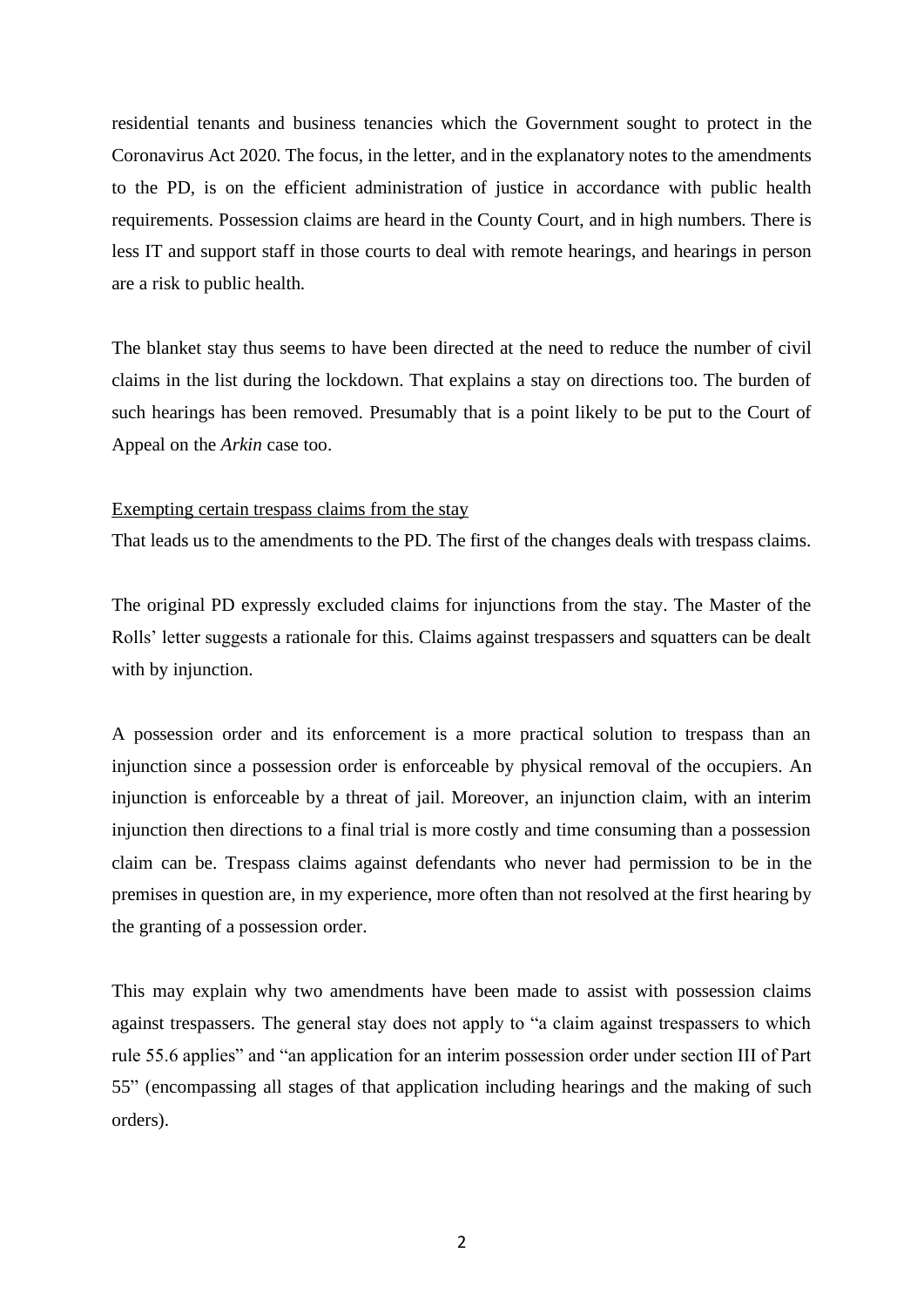The exclusion of the IPO procedure from the stay is useful. The IPO procedure is designed to be a quick route to possession in trespass cases, with a failure by the trespassers to comply with the possession order made at the first hearing a criminal offence. However there are limits to the jurisdiction. The defendants must be trespassers in the sense that they entered onto the land and remained on it without consent; if a predecessor owner of the land gave consent then the IPO procedure can't be used (CPR 55.21(2)). The claimant must make the claim within 28 days of knowledge of the occupation.

What about the new exclusion of the stay for more general trespasser claims? What is odd about this wording is the reference to CPR 55.6.

For the purposes of Part 55, a claim against trespassers is limited to claims in which the claimant alleges that the land is occupied "by a person or persons who entered or remained on the land without … consent .." (55.1(b)) It does not include, for example, claims against tenants who have remained after the tenancy has ended, for example after the end of the term.

The amendment doesn't appear to lift the stay from all trespassers cases within that definition. It lifts it for such claims "to which rule 55.6 applies". CPR 55.6 sets out how to serve proceedings when the defendants are "persons unknown". It is not obvious how a set of instructions for service can qualify the more general definition in 55.1(b) of a claim against trespassers to tell us which such claims are and which aren't the subject of the stay. However, the only qualification which makes sense of the reference is that it is only those claims "issued against persons unknown" (the phrase which starts 55.6) which are to be free from it.

Presumably the rationale is that those claims are most likely to be claims against squatters, that is people taking advantage of the current situation to squat empty offices and shops, rather than people who occupy because they think they have the right to do so. It isn't, however, the case that squatters cases the trespassers' names are never known. Facebook searches in particular can sometimes mean that names are found; sometimes squatters give their names to enquiry agents. The case law on injunctions suggests that the defendants can only be "persons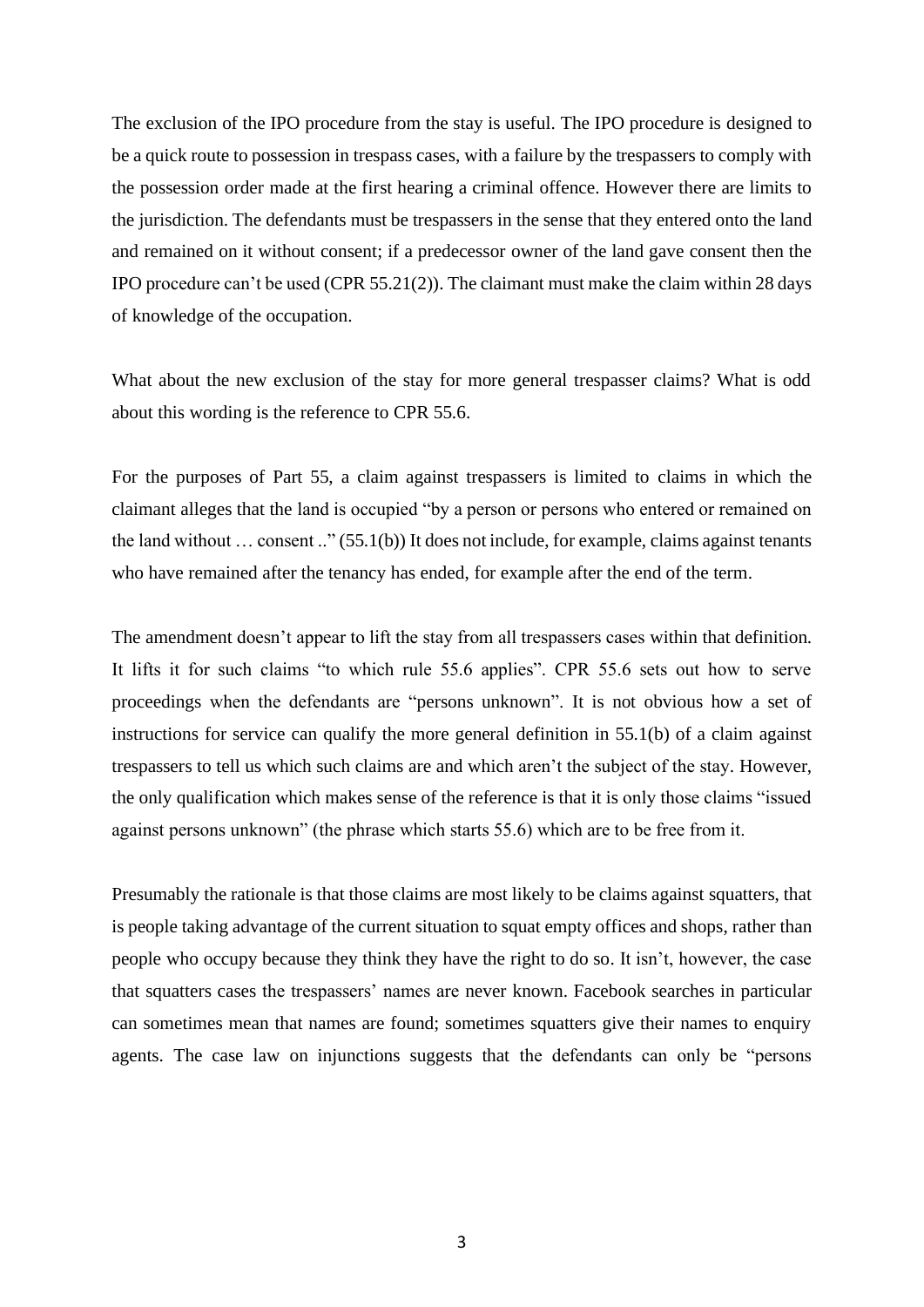unknown" if it is impossible to name them<sup>1</sup>. A practice of not including known names seems wrong.

Nor does it seem appropriate to add "persons unknown" as a defendant where the name of at least one defendant is known, without a real suspicion that persons whose names are not known are in occupation. In any event, even if that approach were taken, that would leave the question whether the stay would be disapplied to the whole of the claim because the claim had been issued against a defendant who was a person unknown, or whether it was only the claim against that person unknown which could proceed, with the claim against the named defendant stayed. The latter seems an odd and unworkable conclusion, but a possible interpretation.

It seems odd too if it is intended that IPO claims against named defendants are to be allowed, but not squatters claims more generally. If the intention is to reduce active possession claims only to those where the trespasser has never been permitted to occupy, then surely the answer is to exempt from the stay all trespass claims, as defined in CPR 55.1(b), which also fulfil 55.21(2). That would bring general trespass claims as exempted into line with the IPO regime. Since IPO claims require at least two hearings (a first hearing at which possession may be given, and a second at which it is confirmed) and general possession claims only one, this approach might well achieve the stated aim of reducing the burden on the courts, whilst allowing possession claims against squatters to go ahead.

## Agreeing directions

The other amendments to the PD are (1) clarity that new claims can be issued (though they will then be stayed, if not one of the trespass exceptions), and (2) an exception to the stay allowing parties to agree directions to trial, and have those sealed. The first is helpful. The practice of county courts has in places been to refuse to issue.

The question about the second of those exceptions is whether the parties, once the agreed directions have been approved, can comply with them, assuming they include steps to be taken by dates within the period of the stay. As defined in the Glossary to the CPR, "a stay imposes

<sup>&</sup>lt;sup>1</sup> Boyd v Ineos Upstream Ltd [2019] EWCA Civ 515 for example. The position with a possession claim might be a little different in that the remedy, a possession order, and its meaning is clear, and, save in the IPO situation, there is no immediate risk of a criminal offence. It seems odd, however, and against the interests of justice, not to name a defendant if a name is known, so that they can be clear they are an intended defendant.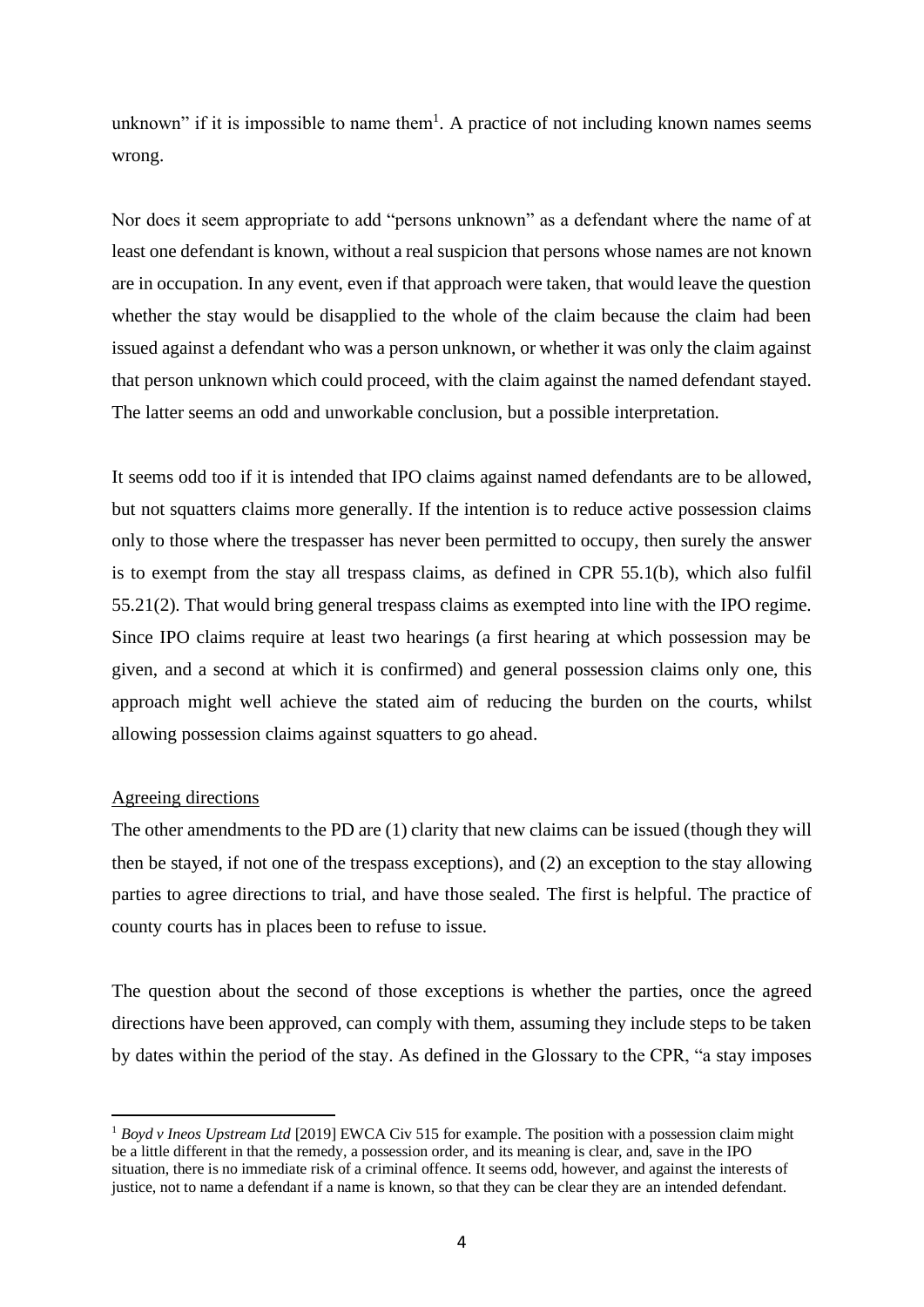a halt on proceedings, apart from taking any steps allowed by the Rules or the terms of the stay". The position of the parties is preserved until the lifting of the stay<sup>2</sup>. There is nothing express in the amendment to the PD that the directions that are agreed are themselves free of the stay. It is arguable that that is implicit, but it is certainly possible that a party who has agreed directions to take effect during the stay will find, at the end, that any non-compliance with them by the other side is excused because the stay has made the dates for each direction run from its lifting. Thus it seems possible that this apparently practical amendment only allows parties to fix directions during the stay to run from when the stay is lifted.

#### **Can the stay be lifted?**

The amendments to the PD, and the letter to the PLA and the PBA, suggest that the intention of the stay imposed by PD 51Z is that the courts simply will not progress possession claims, (save for issue, the trespass exemptions and the giving of agreed directions). The separate issue in *Arkin (As Fixed Charge Receiver) v Marshall* (Central London County Court, 15/4/20, unreported) to be heard in the Court of Appeal was whether the court has jurisdiction to lift the stay in individual cases, that is, whether the court can progress a suitable, perhaps exceptional, claim.

Since the *Arkin* case is unreported, the brief account of it that follows comes from an article on it written by Philip Rainey QC [\(https://www.linkedin.com/pulse/staying-put-philip-rainey-qc/\)](https://www.linkedin.com/pulse/staying-put-philip-rainey-qc/) and discussions with counsel for the Appellant, Michael Walsh. It appears that the issue was whether the court had the jurisdiction to give directions in a contested possession claim. HHJ Parfitt decided that it did not, relying on the decision in *Sec of State for Communities v Bovale Ltd* [2009] EWCA Civ 171. He said that the court had to give effect to this particular Practice Direction which gave him no discretion for individual cases.

The issue in *Bovale* was the jurisdiction of a judge to lay down general matters of procedure in relation to Part 8 claims to quash planning decisions. Collins J had set out in a judgment that in those types of claims, and contrary to the usual Part 8 rules, the defendant should serve not only evidence in response, but also pleaded grounds of resistance, and that there could be costs consequences as a matter of generality if his rules were not followed. The Court of Appeal, in deciding that Collins J had exceeded his powers, surveyed the source of Practice Directions.

<sup>&</sup>lt;sup>2</sup> White Book 2020 vol 1 at 3.1.8.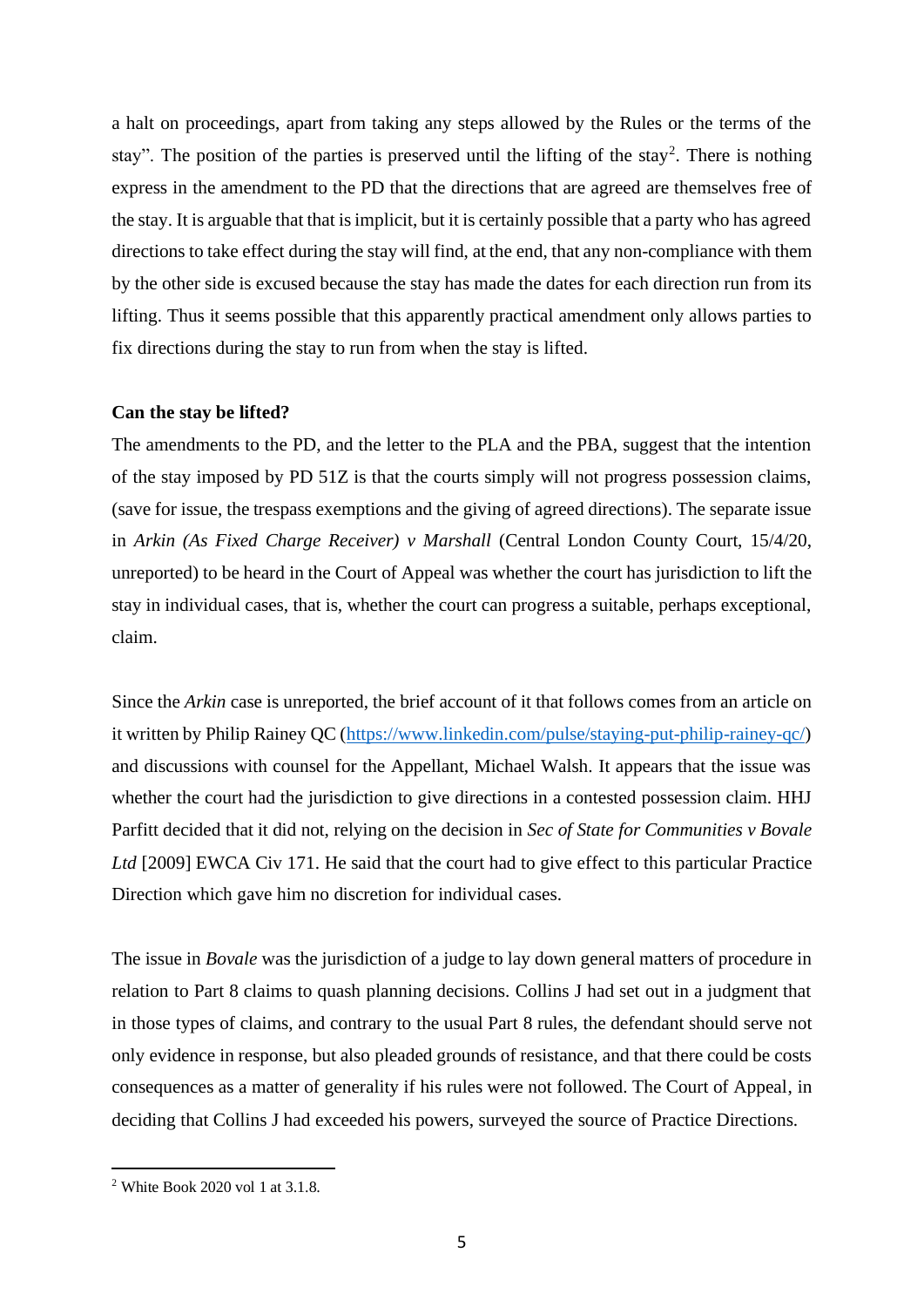However, at [24], the Court of Appeal said this: "It is, we think, important to recognise at this stage the wide powers given by the CPR for judges to depart from the rules and practice directions in the exercise of their case management powers in individual cases and to further the overriding objective". The issue in *Boyale* wasn't whether a judicial direction in an individual case contrary to a rule or practice direction was outwith judicial powers, but whether giving general directions for particular categories of cases was permissible. A judge cannot vary a practice direction, and it is binding on him, but there are powers under in particular CPR 3 to facilitate case management in particular cases (see [28]). Thus he can do anything within his general powers save if the Practice Direction disapplies them. writing article

The imposition of a stay under the CPR as it stood before PD 51Z came into force would not have removed from the court the jurisdiction to decide, during it, that the stay should be lifted. The court has jurisdiction under CPR 3.1(f) to stay the whole or part of any proceedings generally or until a specified date or event. It must follow that it has the jurisdiction to lift such a stay, even if the stay was general and there was no express liberty to apply<sup>3</sup>. Moreover, the rules include a number of automatic impositions of stays which can be lifted by the court. For example rule 15.11 stays undefended cases in which judgment has not been sought for 6 months. Though that rule expressly includes a liberty to apply provision, it seems surprising to suggest that the court could not lift the stay of its own motion where appropriate, that is, in the interests of justice.

If the court before PD 51Z could have lifted stays, then why can it not now, in suitable cases, lift the stay imposed by PD 51Z? Though PD 51Z is made under CPR 51.2, which permits Practice Directions to modify or disapply rules, PD 51Z does not expressly disapply other rules, in particular CRP 3.1. It is only the seriousness of the current national crisis as the reason for the PD that suggests this, not the express reference to any other rules in the wording of the PD itself. It is not obvious from the wording of the PD that the imposition of a stay, even for the benefit of public health, is intended to be incapable of lifting before the 90 day period has ended, thus that the PD is in conflict with existing case management powers so as to disapply them.

<sup>&</sup>lt;sup>3</sup> See White Book 2020 vol 1 at 3.1.17.3 for the suggestion, in a different context, that the absence of liberty to apply in an order does not mean that a party cannot make an application.